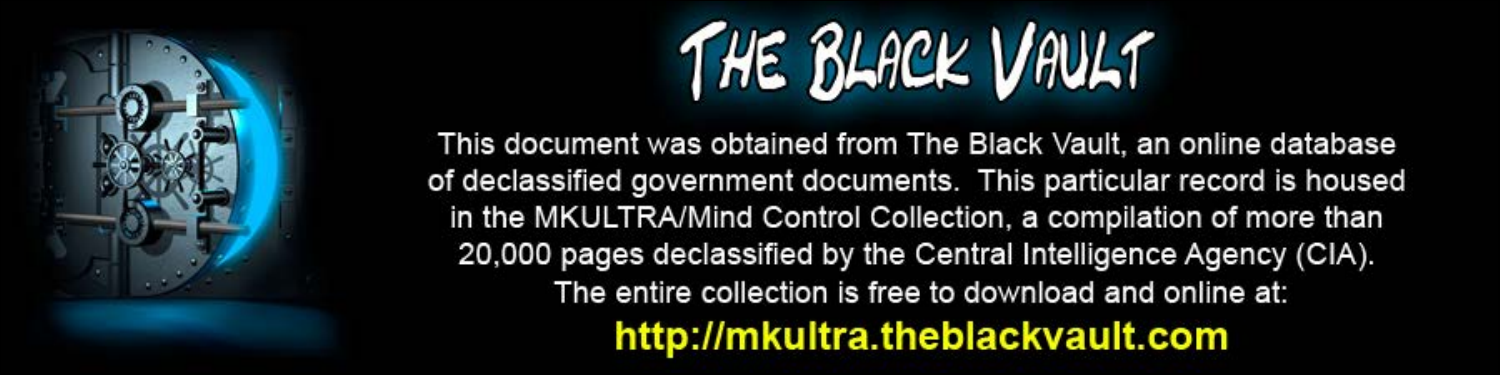

16. OPERATIONAL ARD/OR SLOURITY CLEARANCE

All project personiel and agents will have the appropriate security clearance.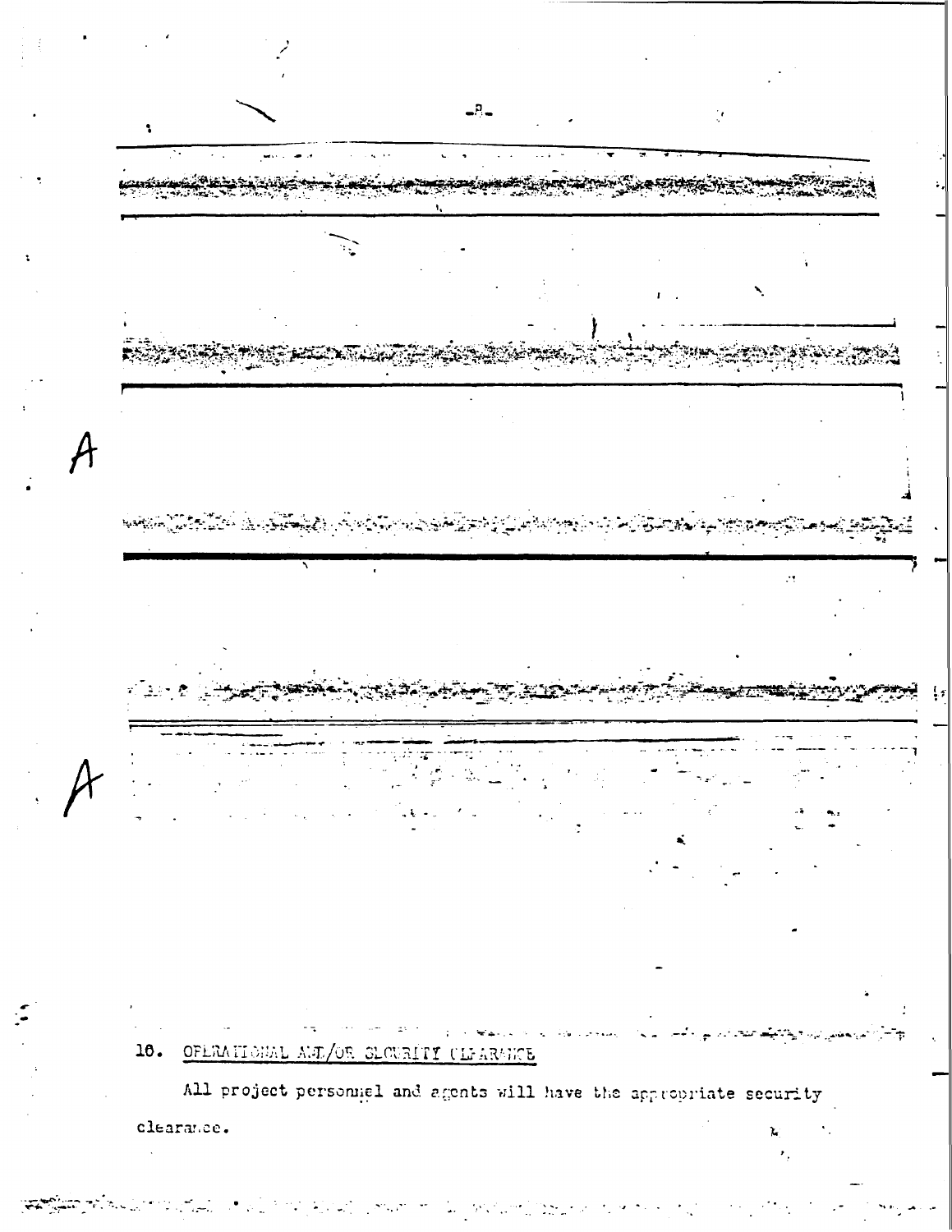11. COVER

Field personnel concerned with this project will function under.  $a.$ U. S. Government cover applicable to the Field Mission or Station to which they are assigned.

There will be established a research foundation, "under the direction of the state of whill have an overt function

to study Human Ecology, the relation between men and their environment and the relation between the social environment and human illness. The high order of the aims and purposes of this overt research program will be in accord with the professional standards. which prevail at this institution and will effectively conceal the actual purpose and degree of Agency participation. The covert purpose of this Foundation will be to carry out the domestic phase of this project in line with the task and objectives set forth herein. NOTE: The following attachments are pertinent to the cover organization and provide additional background on the formulation and scope of this activity:

 $\mathbf{b}$ .

Narrative Description of the Overt and Covert Activities of  $\mathbf{c}$ .

Diagram of the Organizational Breakdown of the

Overt Protocol for the state

Case officer contact with individual agent personnel will be worked out on a case basis depending on the actual circumstances of the developmental operation. Agent personnel directly involved in activities within the cover Foundation will be unwitting.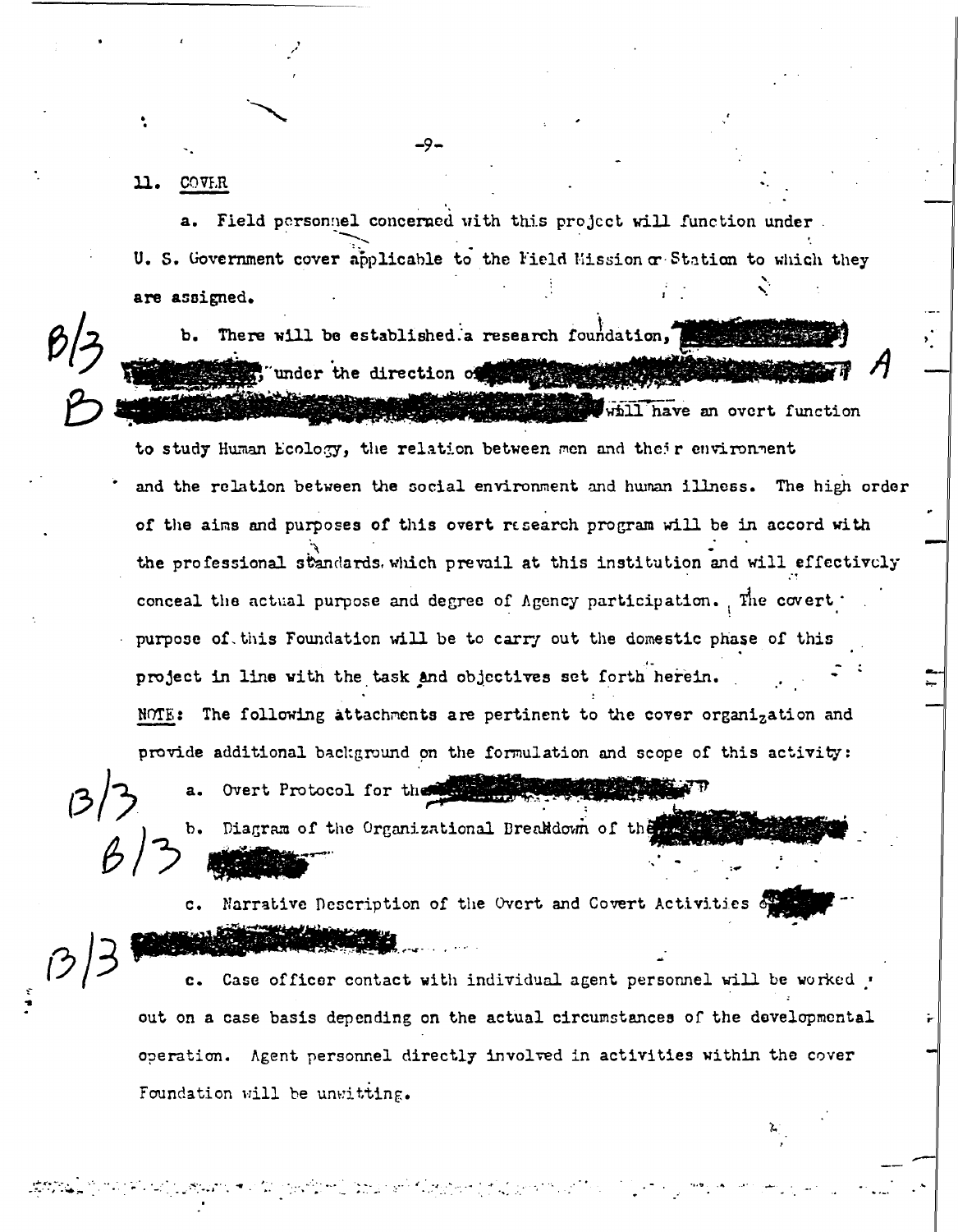#### CONTROL AND MOTIVATION 12.

All Staff, Contract and Consultant personnel will be  $\mathbb{U}_x$  S. citizens, fully cleared prior to participation in this project. As U. S. citizens they are subject to espionage laws and regulations. Particular emphasis is being placed on selection of the above mentioned personnel in view of the sensitive nature of the project. Agent personnel processed under this project will be thoroughly and professionally assessed to determine basic motivation and control factors. These factors will be re-inforced through the application of additional psychiatric and usychological techniques, methods and skills including the use of hypnosis in conjunction with drugs where applicable.

### FOUIPMENT AUD OTHER SUPPORT 13.

There will be a definite need within the project for certain scientific laboratory equipment. An estimate of the cost of this material will be set forth in para (16) below. In addition to scientific equipment, office raterial, including safes, desks, typewriters and stationery will also be required. Special operational equipment including S/W material and other communication equipment for use in specific operations will be requested under individual sub-projects.

#### ı., COUNDIMATION

This project was originated at Headquarters. In view of the sensitive nature of the proposed objectives and tasks, coordination will be on a strict need to know basis.

 $-10-$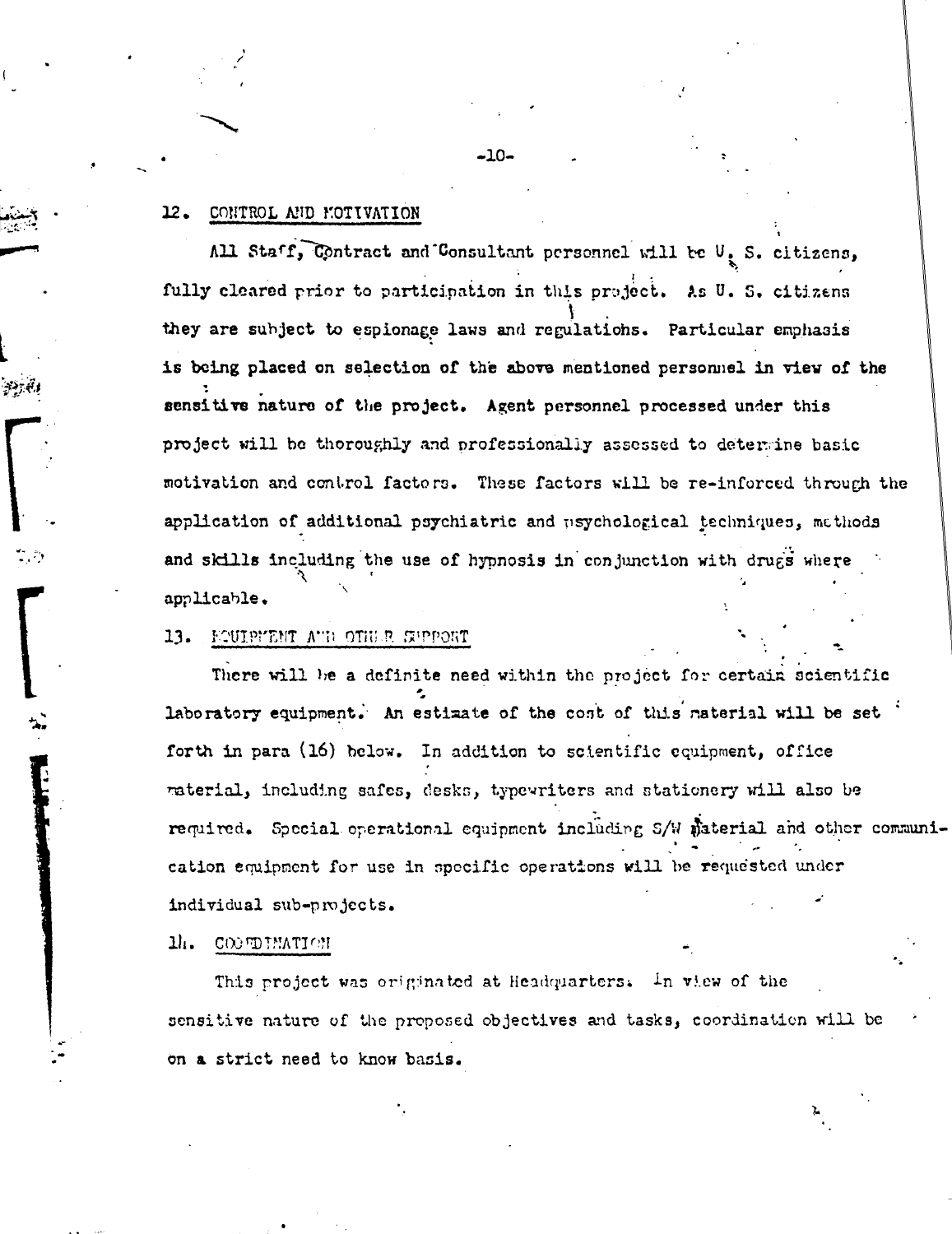### **15.** TIMETABLE

As previously indicated, the Agency has done considerable research and has undertaken various activities in the past that will directly contribute to this project. Haximum utilization will be made of knowledge already gained and assets available through existing programs at ileadquarters and in the Field. Considerable groundwork has already been laid in connection with the establishment of the stable of أوياضعه **WATCertain** key personnel have already been cleared and steps taken to formally establish the cover with upon approval of this project. A progressive plan has been worked out for initiating the activities of the cover These activities have been broken down into five separate research projects under the direction of the the self that held description of these research projects and an estimated date of commoncement follows: (see attachment C for additional details)

 $-11-$ 

 $\mathbf{1}$ 

- **All Read 1 October 1954** Study of
- $2.$ Effect of Chemical Agents on Bodily Functions, Mentation and Attitudes, 1 September 1954
- 3. Other Factors Effecting Behavior, Mentation, and Attitudes, 1 October 1954.
- Hiethods of Assessing Behavior, Motivation, Attitude and  $\ln$ Adaptive Capacities, immediately upon approval of the project.
- 5. Consultative Service for Relevant Agency Problems; Special Services, immediately upon approval of the project.

The dates given above are tentative and contingent upon the availability of cleared personnel. In most cases preliminary research will commence immediately upon aporoval of the project.

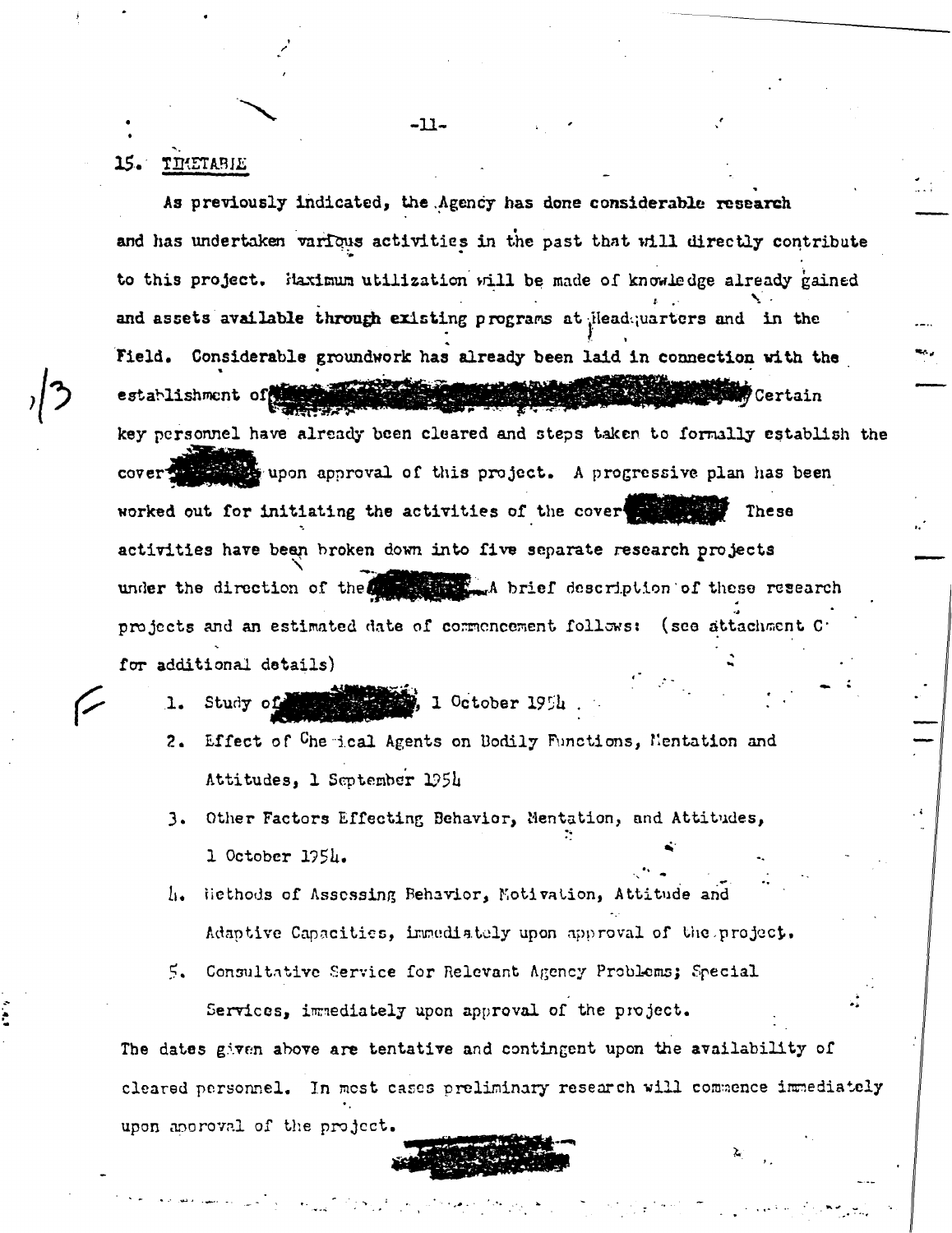|      | 16. |
|------|-----|
|      |     |
| .6/3 |     |
|      |     |

ئىي

يتند

 $\frac{1}{3}$ 

| <b>LSTEMTLD COST</b>                   |                         |
|----------------------------------------|-------------------------|
| COMPENSAFION                           |                         |
| Director =                             | , ୨ <b>,</b> ୦୦୦<br>÷.  |
| Executive Director                     | 10,000                  |
| Agency Liaison Officer                 | 10,800                  |
| Research Analyst                       | <b>CTC</b> <sup>5</sup> |
| Research Psychologist 20 06,000        | 12,000                  |
| Psychiatrist                           | 3,500                   |
| Cultural Anthropologist                | 2,000                   |
| Sociologist $\ddot{\ }$                | 2,000                   |
| 100 Laboratory Technicians 23 \$2,500  | : 000, 5                |
| Hyponotic Technician                   | 1,500                   |
| Hyponotic Specialist 3 & (1,000        | , 3,000                 |
| Neurologist                            | 000 ويل                 |
| Research Associate (Sociology)         | 3,750                   |
| Secretary and Clerk Typist 3 3 (3,000) | 9,000                   |
| Agents (Student Fellowship) 8 9 2500   | .009<br>20              |
| Char Force $2 \t3 \t1.500$             | 3,000                   |

 $-12-$ 

Total Compensation



 $$1/2,190$ 

 $\sum_{i=1}^{N}$ 

ċÝ,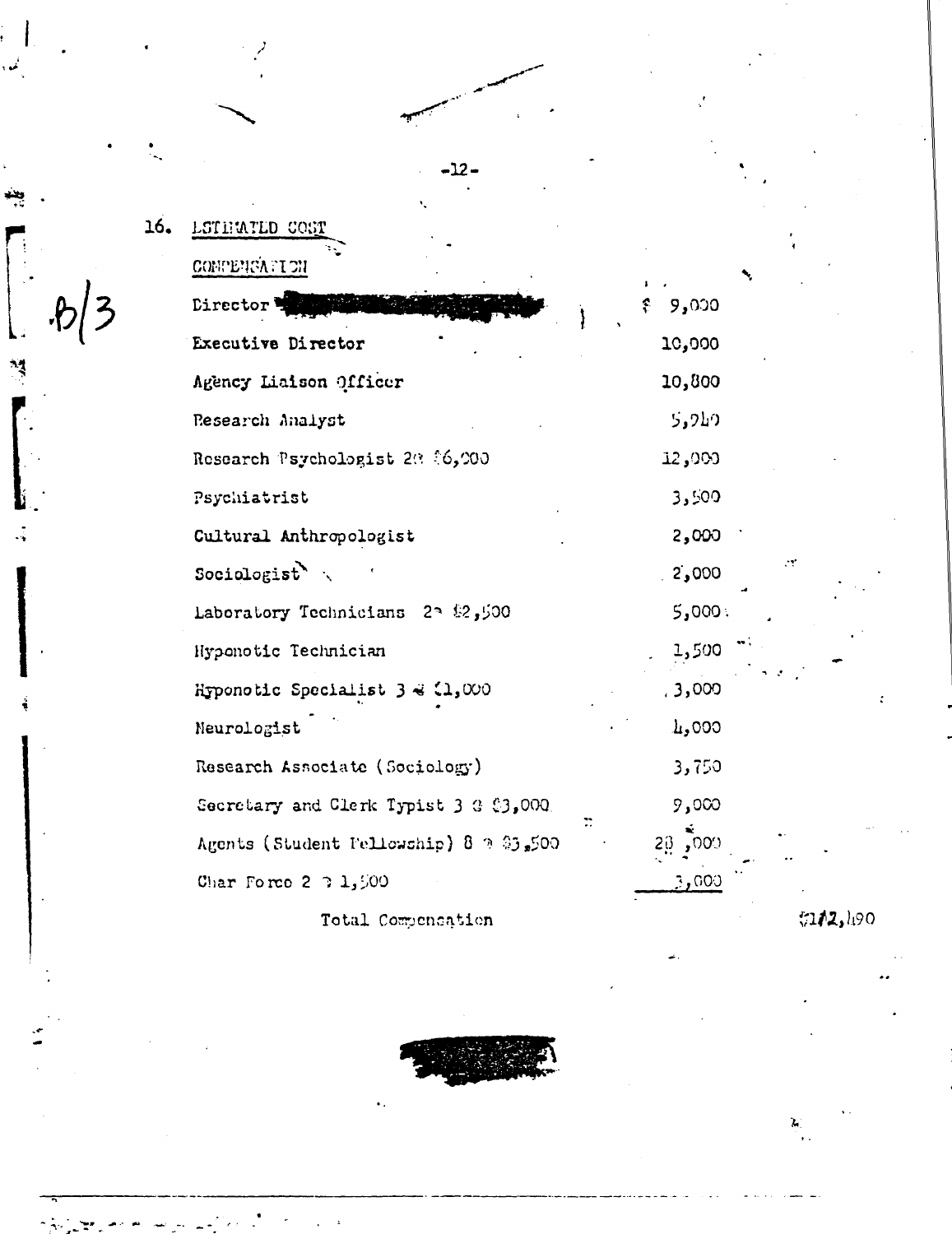

# TOMIAN MI

This figure covers general office equipment, including desks, typewriters, files and safes, and stationery supplies; recording equipment; and special scientific equipment.

## Total Equipment

# 20,000

 $15,000$ 

15,000

### TEATH AND FIR UIHA

This figure covers domestic and foreign travel and per diem for project personnel.

Total Travel and Per Diem

### CONTIGUEST FUMP

This fund will be made available as required to the Director, **MARKET For operational** expenses, including grants to additional students represerting potential agents not covered elsewhere in the project; and operational entertainment.

Total Contingency Fund

RENT, BUNOVATION AUG UTILITIES

This figure includes the rent, renovation and utilities of office space for project personnel and operational safe house facilities. Office space for project personnel will be rented from the the state